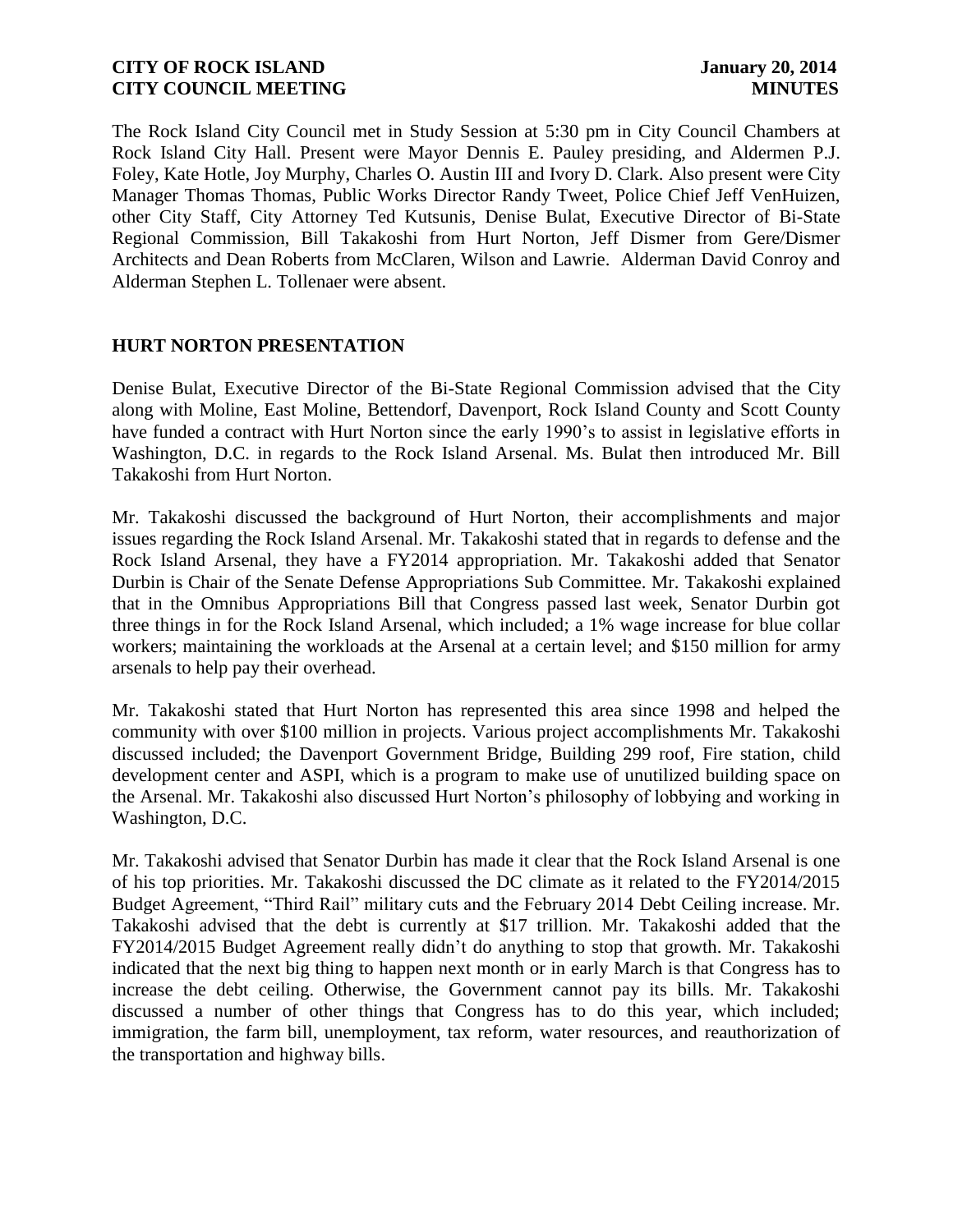Mr. Takakoshi commented that the defense budget in 2001 was at \$333 billion and this year it is at \$520 billion. Mr. Takakoshi further discussed the defense budget. Mr. Takakoshi discussed the issues that they will be working on this year, some of which included; the DoD budget cut impacts, JMTC factory performance - AMC review, the factory JMTC, which is the key to future BRAC and the \$150 million defense appropriations for the industrial mobilization capacity.

Council and Mr. Takakoshi further discussed these issues.

# **POLICE FACILITY UPDATE**

Public Works Director Randy Tweet advised that in October 2013, a preliminary design of the new Police facility was presented to Council; the design team will now present the final design.

Jeff Dismer of Gere/Dismer Architects stated that the overall project cost is approximately \$19,060,000 with a contingency of \$1,510,000. Mr. Dismer advised that alternatives for the design were studied in detail as the team looked at cost. Mr. Dismer added that the structural, civil, mechanical and electrical systems have been selected. Mr. Dismer indicated that this has been a very interactive process within the last three months between the design team, the architects, engineers and with the construction manager.

Dean Roberts from McClaren, Wilson and Lawrie stated that there were three parts of the planning process that were looked at, which included; the planning components, the architecture component; and stewardship (budget). Mr. Roberts discussed the project cost details, which included; the main Police building, Police garage, Police support building, site construction, soft costs and land acquisition.

Mr. Roberts referred to a rendering of the final design of the new Police facility. Mr. Roberts explained that the rendering shows the overall neighborhood from  $11<sup>th</sup>$  Street to  $14<sup>th</sup>$  Street and from  $5<sup>th</sup>$  Avenue to  $7<sup>th</sup>$  Avenue. Mr. Roberts added that the public entry will be off of  $5<sup>th</sup>$  Avenue and the staff entry will be at the access points that align with  $6<sup>th</sup>$  Avenue, or the former  $6<sup>th</sup>$ Avenue, which will be taken out of service.

Mr. Roberts then referred to the first floor plan. Mr. Roberts indicated that they wanted to provide everything that the Police Department needs to operate efficiently at a very good value. Mr. Roberts explained that adjacencies and configuration is really important in terms of giving an efficient operation for the Police Department and this final design captures that. Mr. Roberts offered that the second floor houses important operations for the Police Department including the communications center, Police administration and investigations. Mr. Roberts commented that the support building houses two important functions for the Police Department, which include the crime lab and property and evidence. Mr. Roberts noted that on the right side of the building is where the emergency response team houses their vehicles.

Mayor Pauley inquired upon Police Chief Jeff VenHuizen as to whether the Chief agreed with the way the design is or if the Chief would make any changes.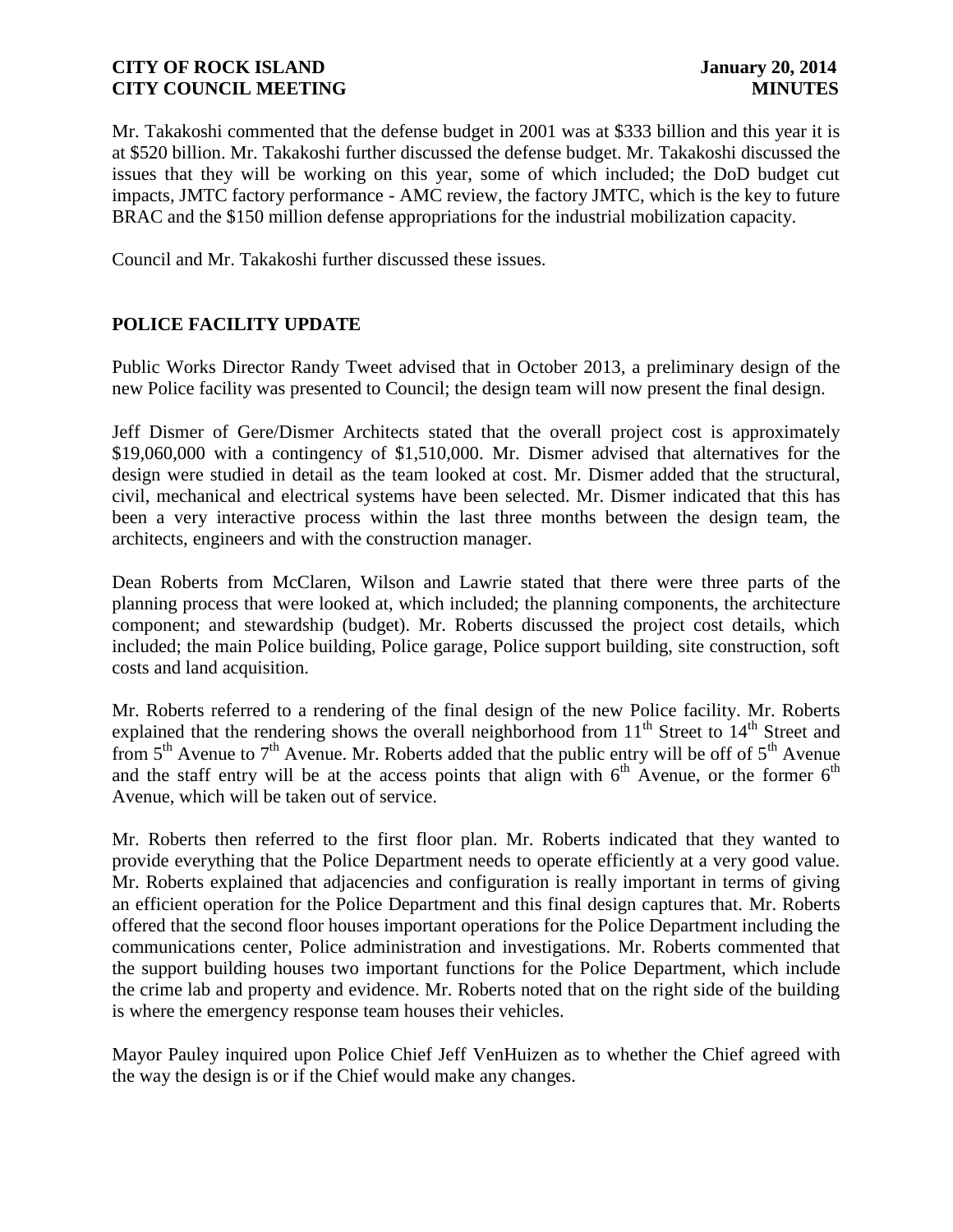Police Chief VenHuizen advised that when the process began for the police facility design, several requirements were sought out for both the building and site design. The Chief added that one of the things that was looked at was to separate the public area from the private area, which has been achieved in the design. Police Chief VenHuizen indicated that the building is positioned in such a way that the public entrance is very visible and it is separate from the staff operational area in the back, and it also provides some secure operational areas. Police Chief VenHuizen stated that he is very happy with the design; the efficiencies and adjacencies are there. The Chief added that it really captures what the Police Department needs to effectively operate.

Mr. Dismer discussed the layout of the building's exterior as it related to functionality, materials utilized and durability. Council and Mr. Dismer further discussed the exterior layout.

Police Chief VenHuizen and Council discussed work flow and efficiencies as it related to the support building that houses the crime lab and property and evidence. Council and Mr. Dismer discussed the green elements as it related to the project. Council and Chief VenHuizen discussed longevity and functionality of the facility as it related to future growth.

Mr. Dismer stated that they are in the middle of the design development phase, which is the further development of this design. Mr. Dismer added that this phase will be complete in March. It was noted that the issuance of construction documents will begin in March. Mr. Dismer commented that they are looking at receiving the first bids in May, and the target date for construction is in June with the completion of the facility by the end of 2015.

Council further discussed the presentation.

Note: Time did not allow for the discussion on signature waivers for liquor licenses.

#### **ADJOURNMENT**

A motion made by Alderman Foley and seconded by Alderman Murphy to adjourn the meeting carried by the following Aye and No vote. Those voting Aye being; Alderman Foley, Alderman Hotle, Alderman Murphy, Alderman Austin and Alderman Clark; those voting No, none. The meeting was adjourned at 6:31 pm.

> \_\_\_\_\_\_\_\_\_\_\_\_\_\_\_\_\_\_\_\_\_\_\_\_\_\_\_ Aleisha L. Patchin, City Clerk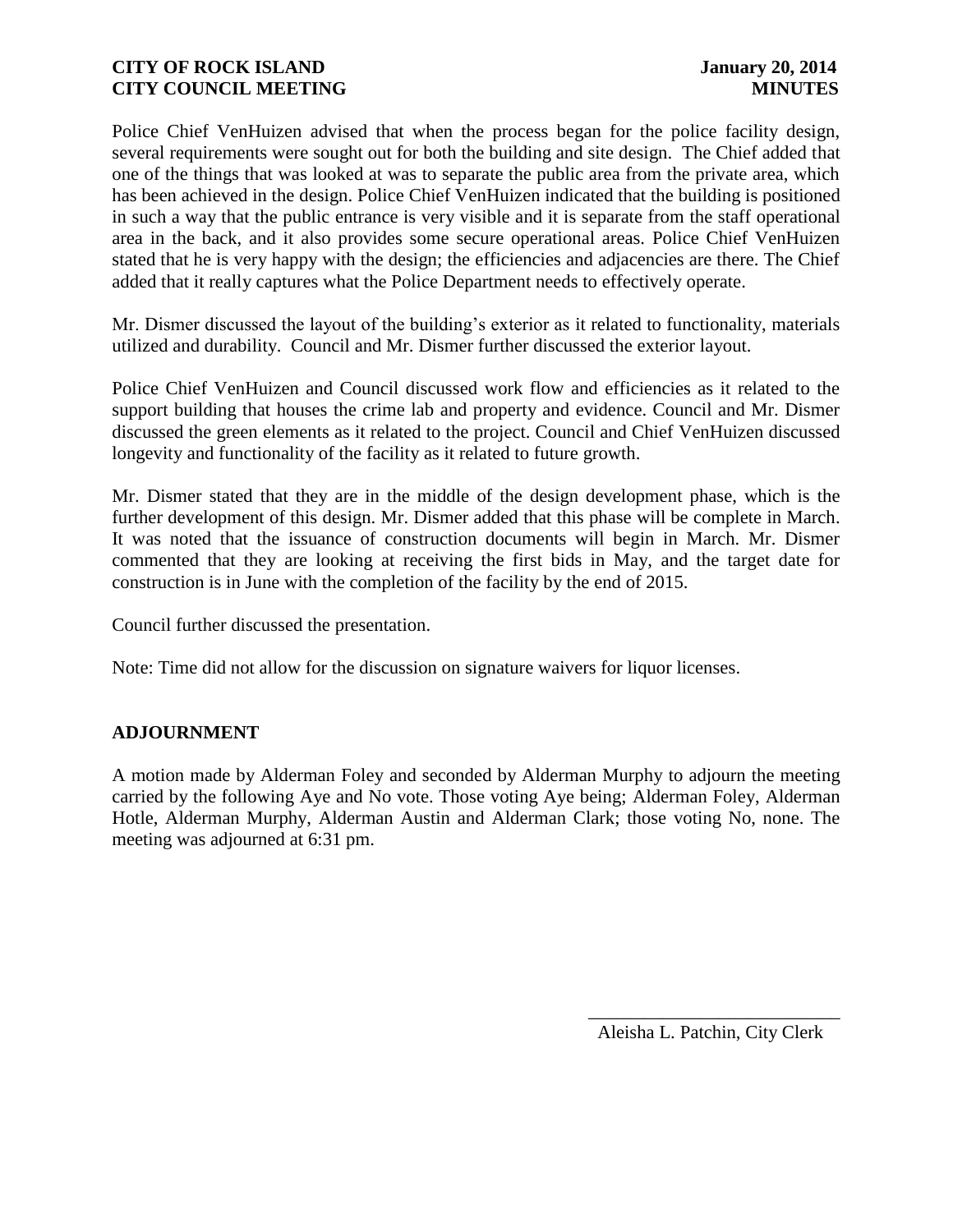Rock Island City Council met in regular session at 6:45 pm in Council Chambers of Rock Island City Hall. Present were Mayor Dennis E. Pauley presiding, and Aldermen David Conroy, P.J. Foley, Kate Hotle, Joy Murphy, Charles O. Austin III and Ivory D. Clark. Also present were City Manager Thomas Thomas and City Attorney Ted Kutsunis. Alderman Stephen L. Tollenaer was absent.

#### Introductory Proceedings

Mayor Pauley called the meeting to order and led in the Pledge of Allegiance. Alderman Hotle gave the Invocation.

## Agenda Item #5 **Minutes of the meeting of January 13, 2014.**

A motion was made by Alderman Hotle and seconded by Alderman Murphy to approve the minutes of the meeting of January 13, 2014 as printed. The motion carried by the following Aye and No vote; those voting Aye being; Alderman Conroy, Alderman Foley, Alderman Hotle, Alderman Murphy, Alderman Austin and Alderman Clark; those voting No, none.

### Agenda Item #6 **Update Rock Island by Mayor Pauley.**

Mayor Pauley advised that refuse and recycling collection will be on the normal collection schedule during the week of the Martin Luther King Jr. holiday. The Drop-Off Center located at Millennium Waste, 13606 Knoxville Road, Milan will be open on Saturday from 7:00 am to noon.

Mayor Pauley stated that the QC Expo Center Rod & Custom Show takes place starting at the QC Expo Center on Friday, January 24, 2014 and continues through Sunday, January  $26<sup>th</sup>$ . The Mayor added that hours are Friday from 1:00 pm - 10:00 pm, Saturday 10:00 am - 10:00 pm and Sunday 10:00 am - 3:00 pm. General admission is \$8.00. Children 6 and under are free. It was noted that Friday is Military Day – present your Military ID and receive free admission.

Mayor Pauley advised that on Tuesday, January  $28<sup>th</sup>$  at 6:30 pm in the Main Library's Community Room, 401 19<sup>th</sup> Street, Alan Carmen, Diane Oestreich and Barb Braun will discuss the genesis and development of the 25 year old Broadway Historic District. The program is free and open to the public. It was noted that for more information, contact Braun at [309-912-](tel:309-912-2657) [2657](tel:309-912-2657) or [braun4@sbcglobal.net.](mailto:braun4@sbcglobal.net)

Mayor Pauley stated that Dr. Michael Reisner, director of Augustana's Upper Mississippi Studies Center, will present "What's in the Watershed", Wednesday, January 29<sup>th</sup> at 6:00 pm at Cool Beanz Coffee House, 1325 30<sup>th</sup> Street, as part of a new series of casual gatherings called "Class Uncorked." Class Uncorked consists of short and informal talks by experts in different fields followed by free-form Q&A.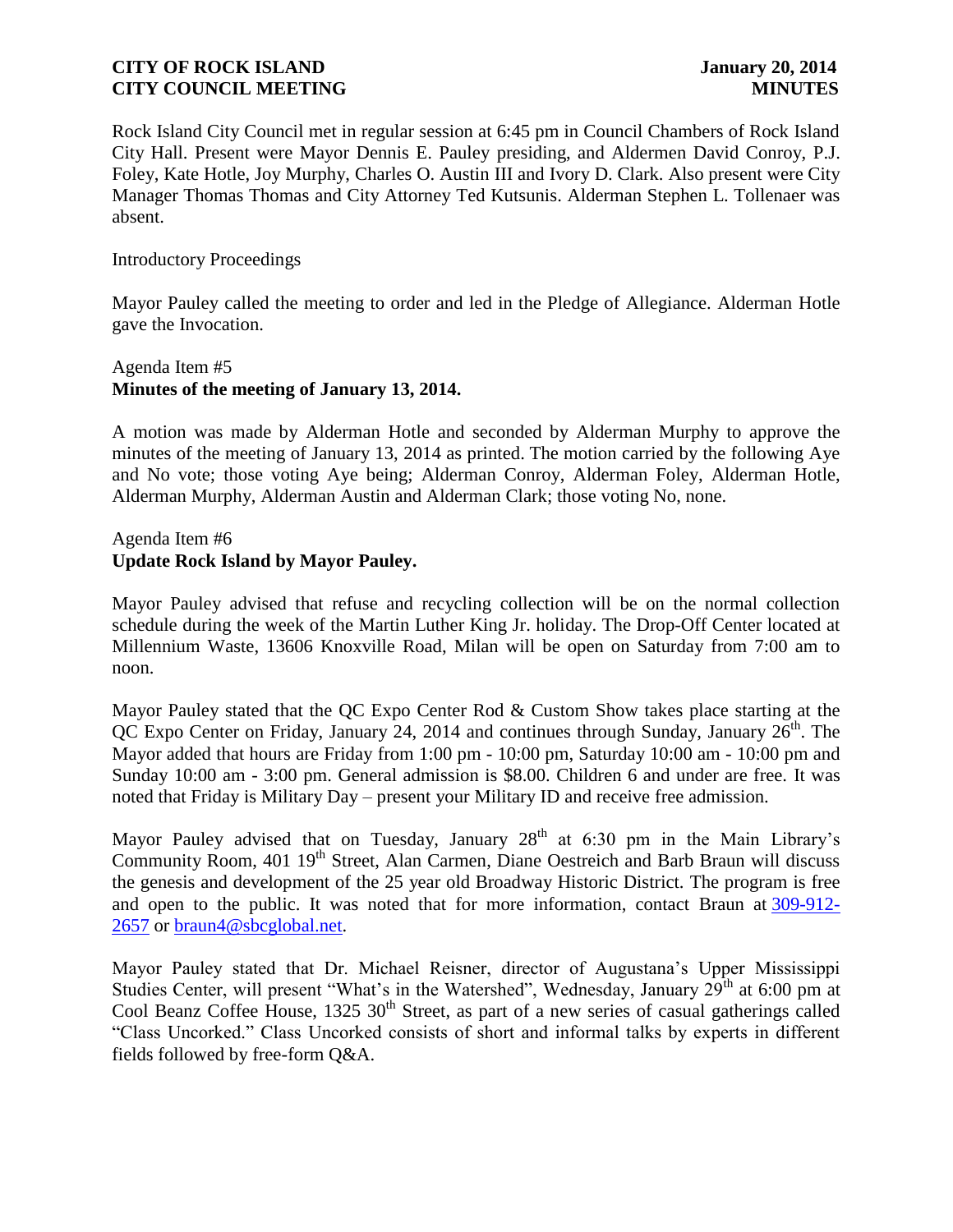### Agenda Item #7 **Proclamation declaring January 2014 as National Mentoring Month.**

Mayor Pauley read the Proclamation. No one was at the meeting to accept the Proclamation.

### Agenda Item #8 **A Special Ordinance amending Chapter 16, Article III, Sections 16-85.1 and 16-85.2 of the Code of Ordinances regarding sewer rates.**

It was moved by Alderman Austin and seconded by Alderman Murphy to consider, suspend the rules and pass the ordinance. The motion carried by the following Aye and No vote; those voting Aye being; Alderman Conroy, Alderman Hotle, Alderman Murphy, Alderman Austin and Alderman Clark; those voting No, Alderman Foley.

# Agenda Item #9 **CLAIMS**

It was moved by Alderman Murphy and seconded by Alderman Hotle to accept the following reports and authorize payments as recommended. The motion carried by the following Aye and No vote; those voting Aye being; Alderman Conroy, Alderman Foley, Alderman Hotle, Alderman Murphy, Alderman Austin and Alderman Clark; those voting No, none.

a. Report from the Human Resources Department regarding payment in the amount of \$90,000.00 to Kutsunis and Weng P.C. for Morgan Calhoun's General Liability Claim settlement.

b. Report from the Public Works Department regarding payment #6 in the amount of \$126,160.92 to Valley Construction for services provided for the Rock Island Landing at Schwiebert Park.

## Agenda Item #10

#### **Claims for the week of January 10 through January 16 in the amount of \$782,349.46.**

Alderman Clark moved and Alderman Foley seconded to allow the claims. The motion carried by the following Aye and No vote; those voting Aye being; Alderman Conroy, Alderman Foley, Alderman Hotle, Alderman Murphy, Alderman Austin and Alderman Clark; those voting No, none.

Agenda Item #11

## **Report from the City Clerk regarding a Resolution approving the full release of the listed Executive Session Minutes.**

It was moved by Alderman Austin and seconded by Alderman Hotle to approve the full release of the listed executive session minutes as recommended and adopt the resolution. The motion carried by the following Aye and No vote; those voting Aye being; Alderman Conroy, Alderman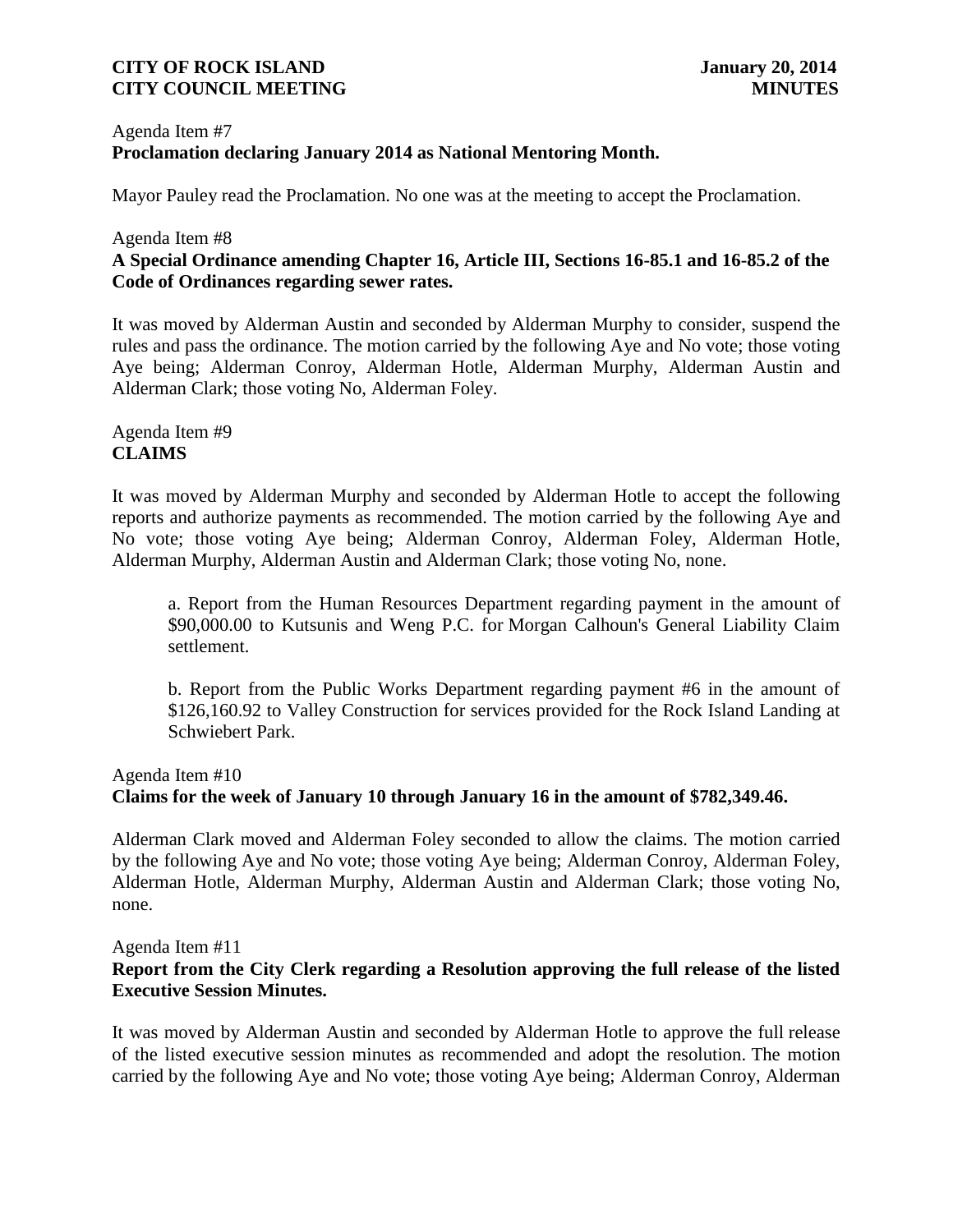Foley, Alderman Hotle, Alderman Murphy, Alderman Austin and Alderman Clark; those voting No, none.

Agenda Item #12

#### **Report from the Community and Economic Development Department regarding the donation of three City properties at 1730 8th Avenue, 914 3 rd Avenue and 922 3 rd Avenue to The ARC of the Quad Cities.**

It was moved by Alderman Hotle to approve the donation of properties at 914  $3<sup>rd</sup>$  Avenue and 922 3<sup>rd</sup> Avenue to The Arc of the Quad Cities, authorize the City Manager to execute the contract documents and refer to the City Attorney for an ordinance. Alderman Conroy seconded the motion.

Discussion followed.

Mayor Pauley clarified that  $17308<sup>th</sup>$  Avenue was not included in the motion.

Alderman Hotle advised that was correct.

Alderman Austin advised that one thing that has been done for properties that the City has donated or sold to people that is less than market value is that they are asked to absorb the closing costs.

Alderman Austin then moved to make an amendment to the motion to include that The Arc would be responsible for the closing costs for this donation, Alderman Conroy seconded. The motion then carried by the following Aye and No vote; those voting Aye being; Alderman Conroy, Alderman Foley, Alderman Hotle, Alderman Murphy, Alderman Austin and Alderman Clark; those voting No, none.

Alderman Hotle stated that there has been a lot of questions and concerns from the residents in that neighborhood in regards to the property that was not included in the motion. Alderman Hotle stated that several Aldermen have discussed the possibility of another property within the City that may be a better option to donate to The Arc.

concentration of property in the 1<sup>st</sup> Ward that is in the City's control, but not throughout the rest of the City in regards to large tracks of land. Mr. Eder advised that a few areas could be revisited. Community and Economic Development Director Jeff Eder advised that a number of pieces of property were looked at throughout this process. Mr. Eder noted that there is a large

Mayor Pauley inquired as to whether there was a particular reason as to why this property would be eliminated.

Alderman Hotle advised that all of the residents in that neighborhood were not in favor of having it. Alderman Hotle added that she would support what her ward wants to do.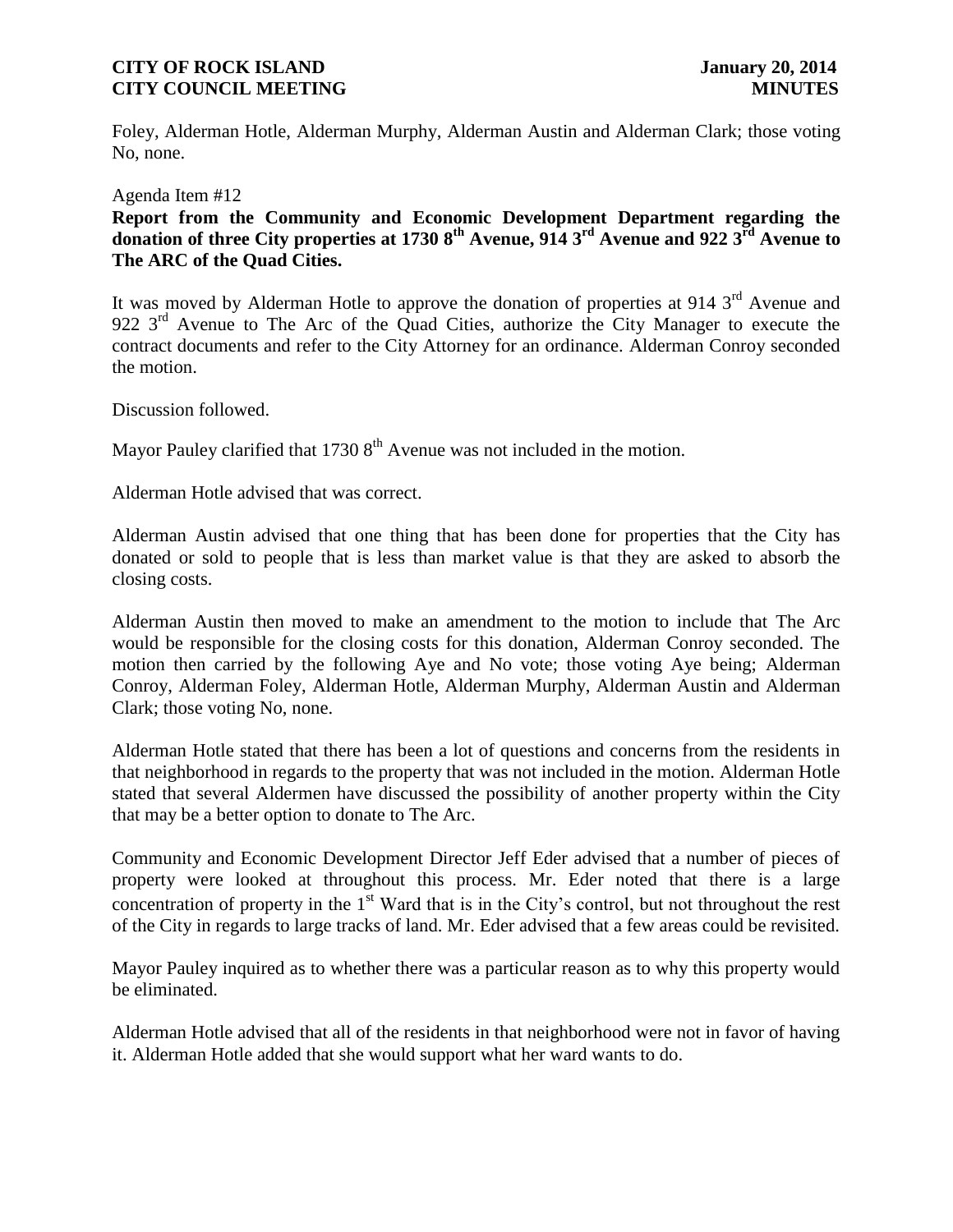Ms. Audrey Brown of 724 19<sup>th</sup> Street stepped forward. Ms. Brown stated that she favored The Arc, but had concerns in regards to the density issue, taxes and the architectural component. Ms. Brown stated that she was concerned about the home fitting the architectural design.

Ms. Kyle Rick, Executive Director of The Arc of the Quad Cities stepped forward. Ms. Rick stated that they have been working with the architect to make sure that if there are any aesthetic needs, they will comply with the architectural requirements. Ms. Rick discussed the density issue. Ms. Rick offered that while the Transitions facility is there, the Arc's clientele is much different in that they are permanent residents; this is not transitional in any way. Ms. Rick added that it is the goal of individuals to live in a neighborhood like the Broadway Historical District. Ms. Rick advised that in terms of zoning requirements, Federal and State law, individuals with intellectual disabilities could never purchase a home individually and reside there alone without the support they need to be able to do that. Ms. Rick added that to require that these individuals not be able to move into that district because it is a small care home and not an institution is discriminatory. Ms. Rick stated that they should have the right to live in that neighborhood like everybody else. Ms. Rick added that they would be good neighbors.

Alderman Foley stated that his main concern was the density issue. Alderman Foley advised that there are two facilities in his ward on  $12<sup>th</sup>$  Street and  $23<sup>rd</sup>$  Avenue. Alderman Foley stated that he was open to having another Arc facility in the  $3<sup>rd</sup>$  Ward and encouraged City staff to look at a lot in the  $3<sup>rd</sup>$  Ward.

Ms. Rick stated that she hoped Council would consider the award of that property in addition to the ones that were made in the motion, and if not, then consider to allow The Arc to purchase that property.

Alderman Conroy stated that he supported The Arc's goals. Alderman Conroy added that the different Aldermen know their neighborhoods better than he does. Alderman Conroy advised that he would support the Aldermen on this particular item.

Barb Braun of 1038 21<sup>st</sup> Street and President of the Broadway Historic District Association stepped forward. Ms. Braun commended and applauded The Arc for their efforts and services. Ms. Braun stated that Broadway is not against The Arc. Ms. Braun added that the proposed 3,000 square foot, one story structure does not fit into the historical architecture of Broadway. Ms. Braun was also concerned about the density issue. Ms. Braun further discussed these issues.

Mike McNeil of Gere/Dismer Architects stepped forward. Mr. McNeil stated that they are working with The Arc and from an architectural standpoint, it is their intention to keep with the aesthetics of the neighborhood; the building will be designed to blend in with the architecture of the neighborhood. Mr. McNeil added that the building would not look like an institutional building. Mr. McNeil further discussed this issue.

Mayor Pauley stated that he believed that this is extremely discriminatory. The Mayor added that he didn't think it should be eliminated, but the Aldermen have made a motion and there has been a second.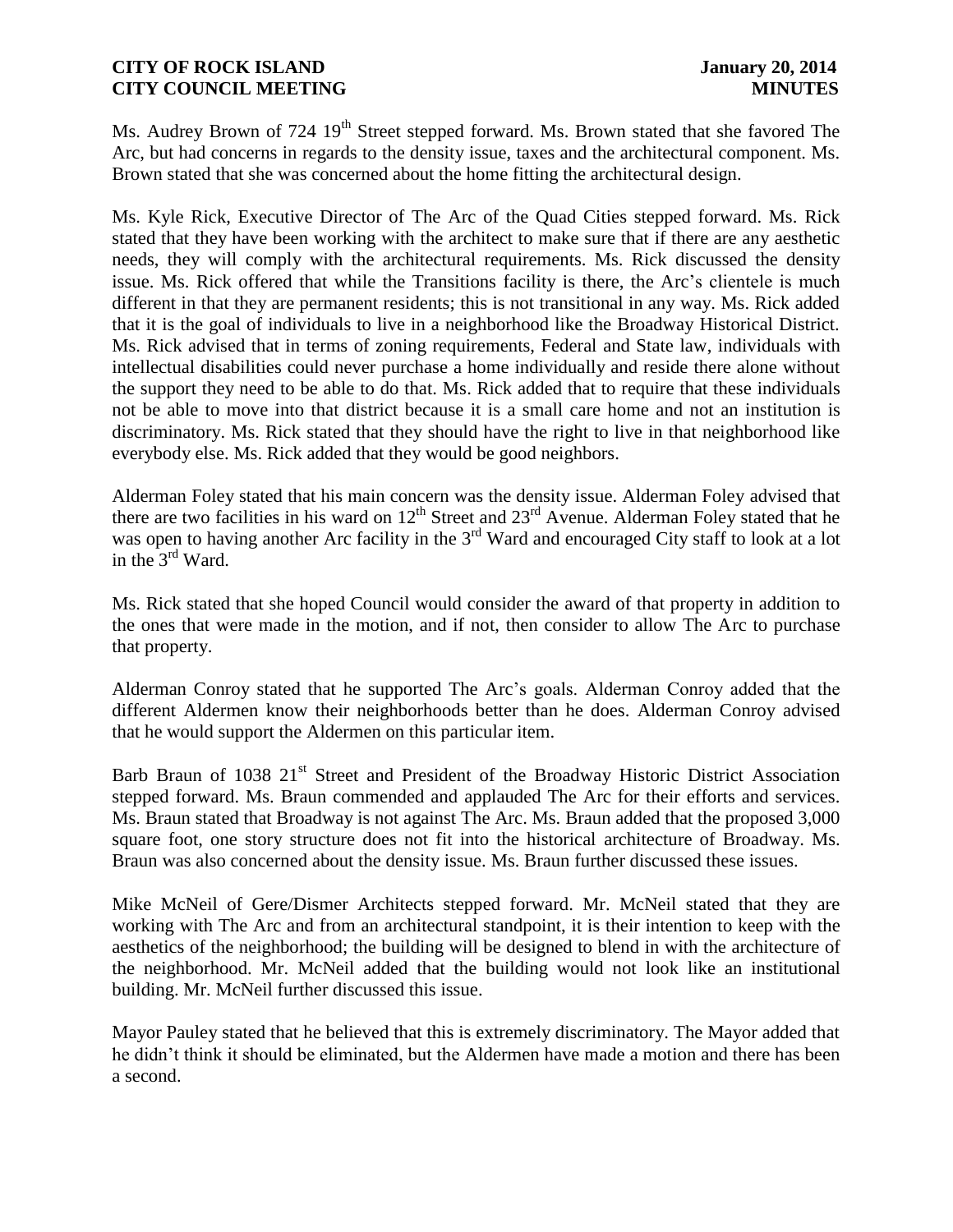After discussion, the original amended motion reads as follows:

It was moved by Alderman Hotle to approve the donation of properties at 914  $3<sup>rd</sup>$  Avenue and 922 3<sup>rd</sup> Avenue to The Arc of the Quad Cities, and that The Arc would be responsible for the closing costs for this donation, authorize the City Manager to execute the contract documents and refer to the City Attorney for an ordinance. Alderman Conroy seconded. The motion carried by the following Aye and No vote; those voting Aye being; Alderman Conroy, Alderman Foley, Alderman Hotle, Alderman Murphy, Alderman Austin and Alderman Clark; those voting No, none.

Agenda Item #13 **Other Business.**

No one signed up to address Council to speak on a topic.

Alderman Clark congratulated two young men from Rock Island on winning the Five State Regional Tournament. Alderman Clark stated that they will be advancing to the Nationals on January  $30<sup>th</sup>$  through February 1<sup>st</sup> in Independence, Missouri.

Alderman Hotle wished everyone a happy Dr. Martin Luther King Jr. Day. Alderman Hotle commented that she was pleased and honored to be able to attend the service today at the King Center; it was a joyous experience.

Alderman Murphy reminded everyone to Shop Rock Island. Alderman Murphy stated that Mary Lee's Café is located on the corner of  $27<sup>th</sup>$  Street and  $5<sup>th</sup>$  Avenue. Alderman Murphy commented that it is a family owned business and their menu consists of a collection of Midwest favorites. It was noted that everything is made from scratch. Alderman Murphy advised that they offer ribs, red beans & rice, club sandwiches, burgers and more. Alderman Murphy commented that breakfast is served anytime; they have lunch specials, homemade desserts and Soul Food Sundays. Alderman Murphy added that Mary Lee's Café is open 8:00 am to 10:00 pm, seven days a week. Alderman Murphy encouraged everyone to shop local.

## Agenda Item #14 **Executive Session on Personnel, Property Acquisition and Litigation.**

A motion was made by Alderman Foley and seconded by Alderman Murphy at 7:13 pm to recess to Executive Session on matters of Personnel, Property Acquisition and Litigation. The motion carried on a roll call vote. Those voting Aye being; Alderman Conroy, Alderman Foley, Alderman Hotle, Alderman Murphy, Alderman Austin and Alderman Clark; those voting No, none.

Agenda Item #15 **Recess**

Mayor Pauley reconvened the regular meeting at 7:30 pm. A motion was made by Alderman Hotle and seconded by Alderman Murphy to recess to 5:30 pm, Monday, February 3, 2014. The